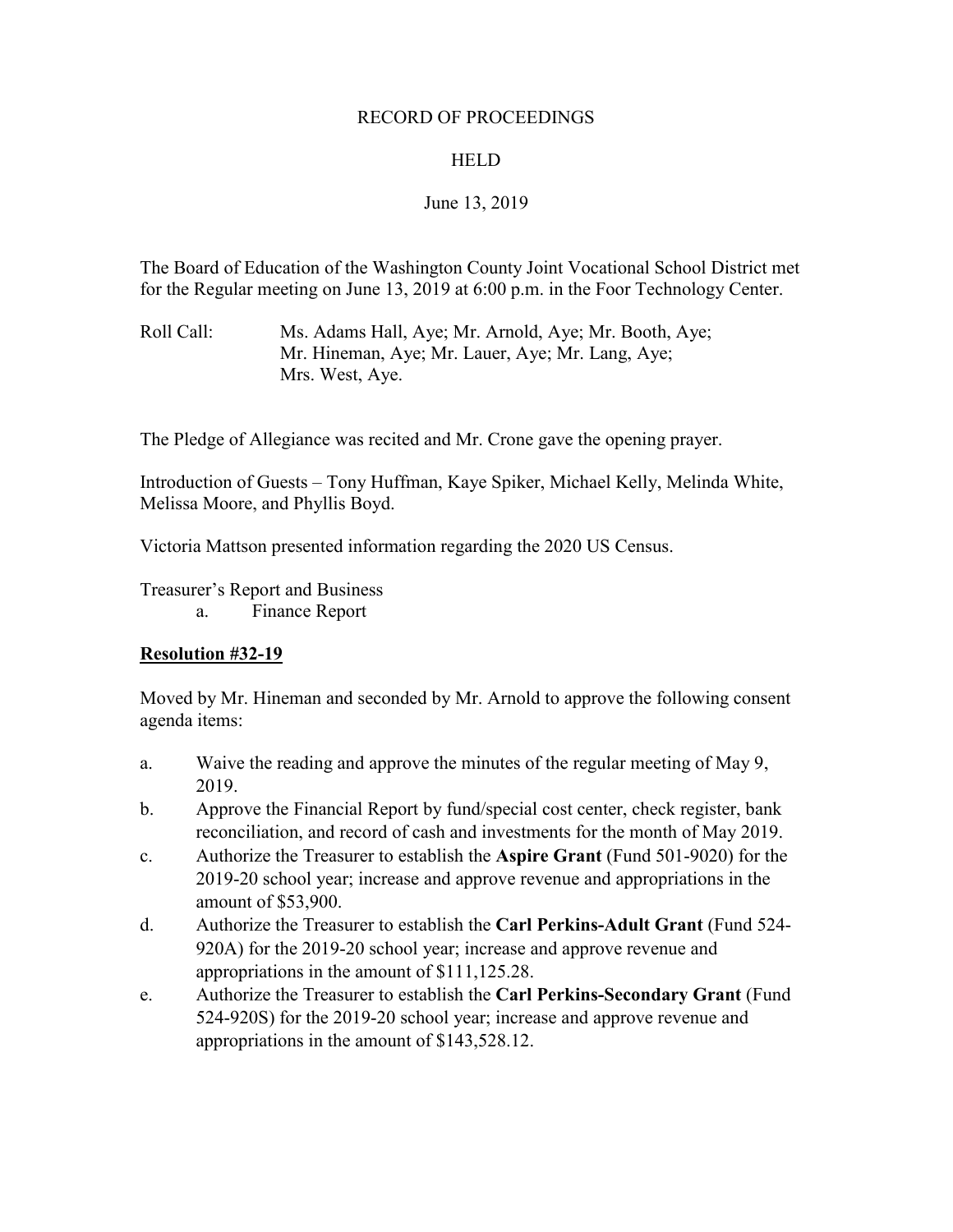Page 6135 Minutes – Washington County JVS District June 13, 2019

- f. Authorize the Treasurer to establish the **JobsOhio Fund** (019-919J) for the 2019- 20 school year; increase and approve revenue and appropriations in the amount of \$259,877.
- g. Authorize the Treasurer to establish the **Foundation Fund-Outdoor Training** (019-919F) for the 2019-20 school year; increase and approve revenue and appropriations in the amount of \$55,000.
- h. Approve transfer of \$10,000 to the Student C & B account (200) from General Fund (001).
- i. Authorize the Superintendent and Treasurer to enter into an agreement with Ohio School Plan for property insurance coverage, not to exceed the amount of \$31,017 effective July 1, 2019.
- j. Authorize the Treasurer to enter in agreement with Auditor of State to perform Financial Audit for the fiscal year 2018-2019 school year, not to exceed \$30,000.
- k. Approve amended revenue and appropriations (see below).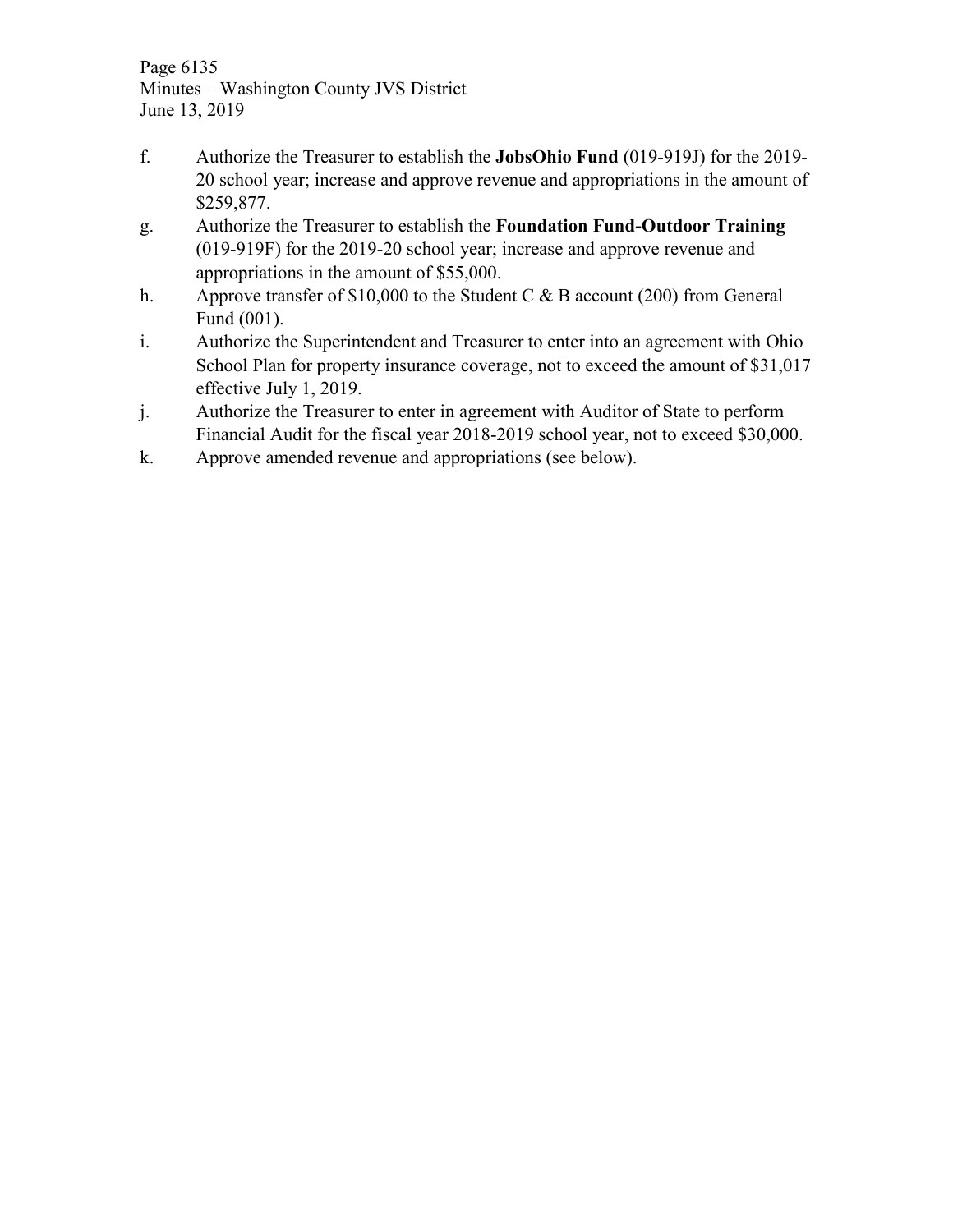## Page 6136 Minutes – Washington County JVS District June 13, 2019

#### **WASHINGTON COUNTY CAREER CENTER** FY 19 CERTIFICATE/APPROPRIATIONS

|                                          | <b>Official</b>          | <b>AMEND</b> | <b>TOTAL</b>       | <b>TEMP</b>              |                       | <b>TOTAL</b>          |
|------------------------------------------|--------------------------|--------------|--------------------|--------------------------|-----------------------|-----------------------|
|                                          | <b>CERT</b>              | <b>CERT</b>  | <b>AMENDED</b>     | Approp                   | Approp                | <b>FINAL</b>          |
|                                          | 7/1/2018                 | 6/13/2019    | <b>CERTIFICATE</b> | 7/1/2018                 | 6/13/2019             | <b>APPROPRIATIONS</b> |
| <b>General Fund</b>                      | 11,760,312.92            |              | 11,760,312.92      | 6,282,733.00             |                       | 6.625.792.54          |
| <b>Special Revenue Funds</b>             |                          |              |                    |                          |                       |                       |
| 007 Staff Service Fund                   | 14,589.00                |              | 14,589.00          | 1,000.00                 |                       | 3,100.00              |
| 019 AEP Education Endowment (FY17)       | 434.65                   |              | 434.65             | 434.65                   |                       | 434.65                |
| 019-919C - Marietta Community Foundation | 0.00                     |              | 5,050.00           | 0.00                     |                       | 5,050.00              |
| 019-919F - Foundation Fund - Outdoor     | 0.00                     | 55,000.00    | 55,000.00          | 0.00                     | 55,000.00             | 55,000.00             |
| 019-919J - JobsOhio                      | 0.00                     | 259,877.00   | 259,877.00         | 0.00                     | 259,877.00            | 259,877.00            |
| 451-9019 Ohio K-12 Connectivity Grant    | 0.00                     |              | 1,800.00           | 0.00                     |                       | 1,800.00              |
| 499-916D Adult Diploma                   | 47,907.55                |              | 47,907.55          | 40,000.00                |                       | 40,000.00             |
| 499-919J Regional Job Training Grant     | 0.00                     |              | 100,000.00         | 0.00                     |                       | 100,000.00            |
| 499-919S Ohio School Safety Grant        | 0.00                     |              | 2,500.00           | 0.00                     |                       | 2,500.00              |
| 501 ASPIRE Grant (FY18)                  | 930.90                   |              | 1,211.43           | 1,211.43                 |                       | 1,211.43              |
| 501 ASPIRE Grant (FY19)                  | 32,900.00                |              | 53,900.00          | 32,900.00                |                       | 53,900.00             |
| 524 Carl Perkins - Secondary (FY18)      | 29,717.14                |              | 29,717.14          | 29,717.14                |                       | 29,717.14             |
| 524 Carl Perkins - Adult (FY19)          | 111,067.85               |              | 111,067.85         | 111,067.85               |                       | 111,067.85            |
| 524 Carl Perkins - Secondary (FY19)      | 133,119.19               |              | 139,814.46         | 133,119.19               |                       | 139,814.46            |
| 599 ARC - Power IGNAO Grant              | 112,118.07               |              | 112,118.07         | 112,118.07               |                       | 112,118.07            |
| 599 Rural Education Achievement (FY17)   | 2,018.03                 |              | 2,018.03           | 2,018.06                 |                       | 2,018.03              |
| 599 Rural Education Achievement (FY18)   | 32,928.53                |              | 32,928.53          | 32,928.53                |                       | 32,928.53             |
| 599 Rural Education Achievement (FY19)   | 0.00                     |              | 49,997.00          | 0.00                     |                       | 49,997.00             |
|                                          |                          |              |                    |                          |                       |                       |
| Total                                    | 517,730.91               | 314,877.00   | 1,019,930.71       |                          | 496,514.92 314,877.00 | 1,000,534.16          |
|                                          |                          |              |                    |                          |                       |                       |
| <b>Capital Projects Funds</b>            |                          |              |                    |                          |                       |                       |
| 003 Permanent Improvement Fund           | 550,000.00               |              | 648,182.54         | 200,000.00               |                       | 200,000.00            |
|                                          |                          |              |                    |                          |                       |                       |
| Total                                    | 550,000.00               | 0.00         | 648,182.54         | 200,000.00               | 0.00                  | 200,000.00            |
| <b>Enterprise</b>                        |                          |              |                    |                          |                       |                       |
| 006 Lunchroom Fund                       | 317,884.06               |              | 317,884.06         | 188,970.00               |                       | 188,970.00            |
| 009 Uniform Supply Fund                  | 92,983.92                |              | 92,983.92          | 39,592.00                |                       | 39,665.00             |
| 011 Rotary-Customer Service              | 124,982.26               |              | 124,982.26         | 69,620.00                |                       | 69,620.00             |
| 012 Adult Education Fund                 | 4,051,696.65             |              | 4,061,696.65       | 2,687,740.00             |                       | 2,697,740.00          |
|                                          |                          |              |                    |                          |                       |                       |
| Total                                    | 4,587,546.89             | 0.00         | 4,597,546.89       | 2,985,922.00             | 0.00                  | 2,995,995.00          |
| <b>Internal Service</b>                  |                          |              |                    |                          |                       |                       |
|                                          |                          |              | 0.00               |                          |                       | 0.00                  |
| Fiduciary                                |                          |              |                    |                          |                       |                       |
| 007 Scholarship Fund                     | 6,531.72                 |              | 6,531.72           | 6,531.00                 |                       | 6,531.00              |
| 007 Mid Ohio Valley Council Scholarship  | 6,301.12                 |              | 6,301.12           | 6,301.00                 |                       | 6,301.00              |
| 007 Marietta Foundation Fund             | 1,730.00                 |              | 2,000.00           | 2,000.00                 |                       | 2,000.00              |
| 022 Pell Grants                          | 450,000.00               |              | 450,000.00         | 450,000.00               |                       | 450,000.00            |
| 022 Unclaimed Funds                      | 459.70                   |              | 459.70             | 0.00                     |                       | 0.00                  |
| 200 Student Activity Fund                | 86,552.96                |              | 86,552.96          | 57,082.96                |                       | 64,827.85             |
|                                          |                          |              |                    |                          |                       |                       |
| Total                                    | 551,575.50               | 0.00         | 551,845.50         | 521,914.96               | 0.00                  | 529,659.85            |
| <b>TOTAL</b>                             | 17,967,166.22 314,877.00 |              | 18,577,818.56      | 10,487,084.88 314,877.00 |                       | 11,351,981.55         |

Roll Call: Ms. Adams Hall, Aye; Mr. Arnold, Aye; Mr. Booth, Aye; Mr. Hineman, Aye; Mr. Lauer, Aye; Mr. Lang, Aye; Mrs. West, Aye. President West declared the resolution adopted.

# Superintendent's Report and Business

- a. Negotiations
- b. Honor Roll  $4<sup>th</sup>$  Nine Weeks
- c. Career Camp 2019 June 3-14, 2019
- d. Summer Projects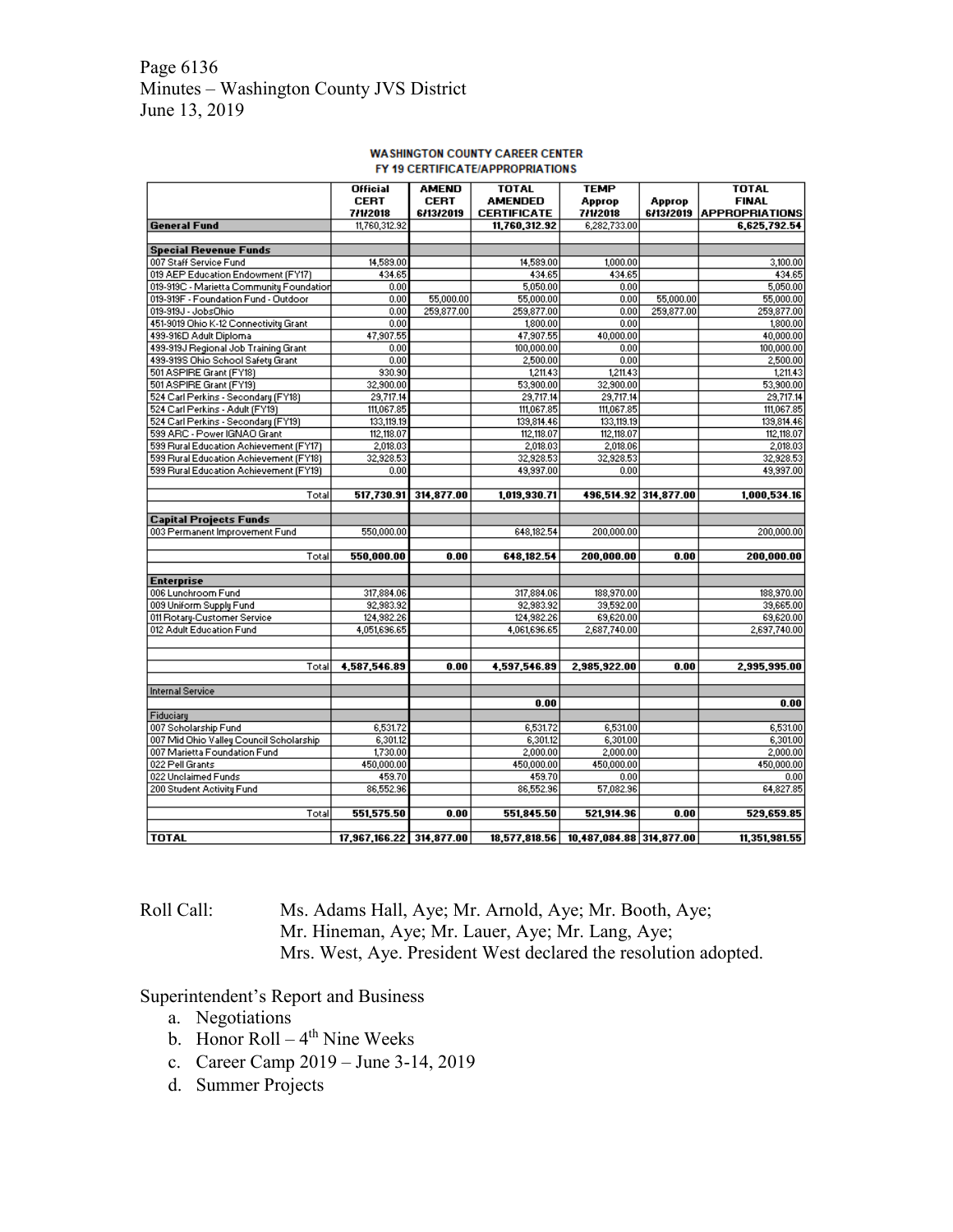Page 6137 Minutes – Washington County JVS District June 13, 2019

# **Resolution #33-19**

Moved by Mr. Arnold and seconded by Mr. Lauer to approve the following consent agenda items:

a. Approve the following supplemental contracts for 2019-2020:

| <b>Secondary:</b>         |                         |                                 |
|---------------------------|-------------------------|---------------------------------|
| Lauren Copen              | LPDC 2019-2020          | Time sheet $\omega$ hourly rate |
| Evan Schaad               | LPDC 2019-2020          | Time sheet @ hourly rate        |
| <b>Christopher Palmer</b> | LPDC 2019-2020          | Time sheet $\omega$ hourly rate |
| <b>Resident Educator:</b> |                         |                                 |
| Daniel Dailey             | Third Year              | \$3,000                         |
| Kimberly Miller           | <b>Second Year</b>      | \$3,000                         |
| Paul Westbrook            | <b>Second Year</b>      | \$3,000                         |
| Other:                    |                         |                                 |
| William Cieslewski        | Intervention            | 3 days                          |
|                           | Specialist              |                                 |
| Lauren Copen              | Sports Medicine &       | $1$ day                         |
|                           | <b>Exercise Science</b> |                                 |
| Vince Elder               | Mathematics             | 2 days                          |
| Anastasia (Stacy)         | Transitions &           | 15 days                         |
| Elliott                   | Placement               |                                 |
|                           | Coordinator/School      |                                 |
|                           | Counselor               |                                 |
| Zach Husk                 | Social Studies          | 2 days                          |
| Charles (Brian)           | Intervention            | 3 days                          |
| Kittle                    | Specialist              |                                 |
| Jason Lipot               | Landscape               | 7 days                          |
|                           | Construction/Turf       |                                 |
|                           | Management              |                                 |
| Kimberly Miller           | Patient Health Care     | 5 days                          |
| Jeff Ritzman              | <b>Social Studies</b>   | 2 days                          |
| Evan Schaad               | Mathematics             | 2 days                          |
| Ben Schenkel              | Mathematics             | 2 days                          |
| Cynthia                   | <b>School Counselor</b> | 15 days                         |
| Schwendeman               |                         |                                 |
| Lynette Snyder            | Digital Marketing       | 2 days                          |
| Deana Wolfe               | Intervention            | 3 days                          |
|                           | Specialist              |                                 |

- b. Approve textbook for Landscape Construction and Turf Management. "Introduction to Horticulture, Fifth Edition" (Textbook ISBN 9781256836766).
- c. Approve textbook for Diesel Truck Mechanic. "Heavy Duty Truck Systems, Seventh Edition" (Textbook ISBN 9781337787109).
- d. Approve Assessment Center Coordinator job description.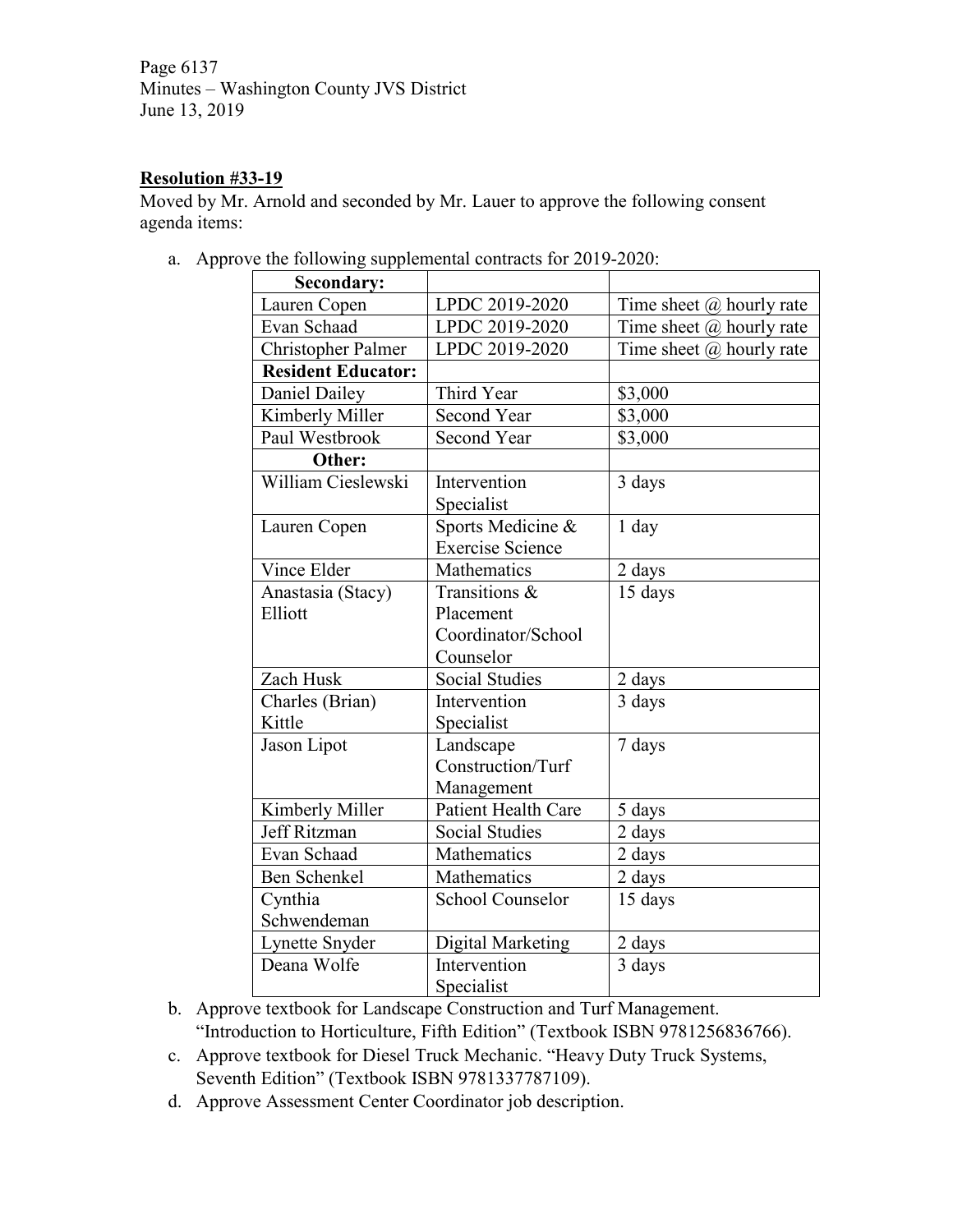Page 6138 Minutes – Washington County JVS District June 13, 2019

- e. Amend Classified Contract originally approved per Resolution #20-19, beginning July 1, 2019 for Brad Hemmerly moving to Classification II/Step 4.
- f. Approve Adult Technical Training Pay Scale and Index for Aspire/Ohio Options effective July 1, 2019. See below:

| Years |                                                                                                                 |  |  |  |
|-------|-----------------------------------------------------------------------------------------------------------------|--|--|--|
| Rate  | $\vert$ \$20.00 $\vert$ \$20.80 $\vert$ \$21.60 $\vert$ \$22.40 $\vert$ \$23.20 $\vert$ \$24.00 $\vert$ \$24.80 |  |  |  |

Roll Call: Ms. Adams Hall, Aye; Mr. Arnold, Aye; Mr. Booth, Aye; Mr. Hineman, Aye; Mr. Lauer, Aye; Mr. Lang, Aye; Mrs. West, Aye. President West declared the resolution adopted.

# **Resolution #34-19 – Ratify Changes to Negotiated Agreement with Washington County Career Center Teachers' Association**

Moved by Mr. Hineman and seconded by Mr. Lauer to approve the following resolution:

WHEREAS, a tentative agreement was reached on May 9, 2019, between representatives of the Board of Education and representatives of the Washington County Teachers' Association; therefore,

BE IT RESOLVED, That the Washington County Joint Vocational School District Board of Education ratifies the changes to the negotiated contract with the Washington County Career Teachers' Association in accordance with the negotiated items. The contract begins July 1, 2019 and ends June 30, 2022, (3 years).

Roll Call: Ms. Adams Hall, Aye; Mr. Arnold, Aye; Mr. Booth, Aye; Mr. Hineman, Aye; Mr. Lauer, Aye; Mr. Lang, Aye; Mrs. West, Aye. President West declared the resolution adopted.

# **Resolution #35-19 – Salary Schedule Classified Employees**

Moved by Mr. Lauer and seconded by Mr. Booth to approve the following resolution:

BE IT RESOLVED, That the salary schedules for the classified personnel be adopted as submitted by the Superintendent effective July 1, 2019. 3.50% increase for 2019-20, 3.00% increase for 2020-21, and 2.50% increase for 2021-22.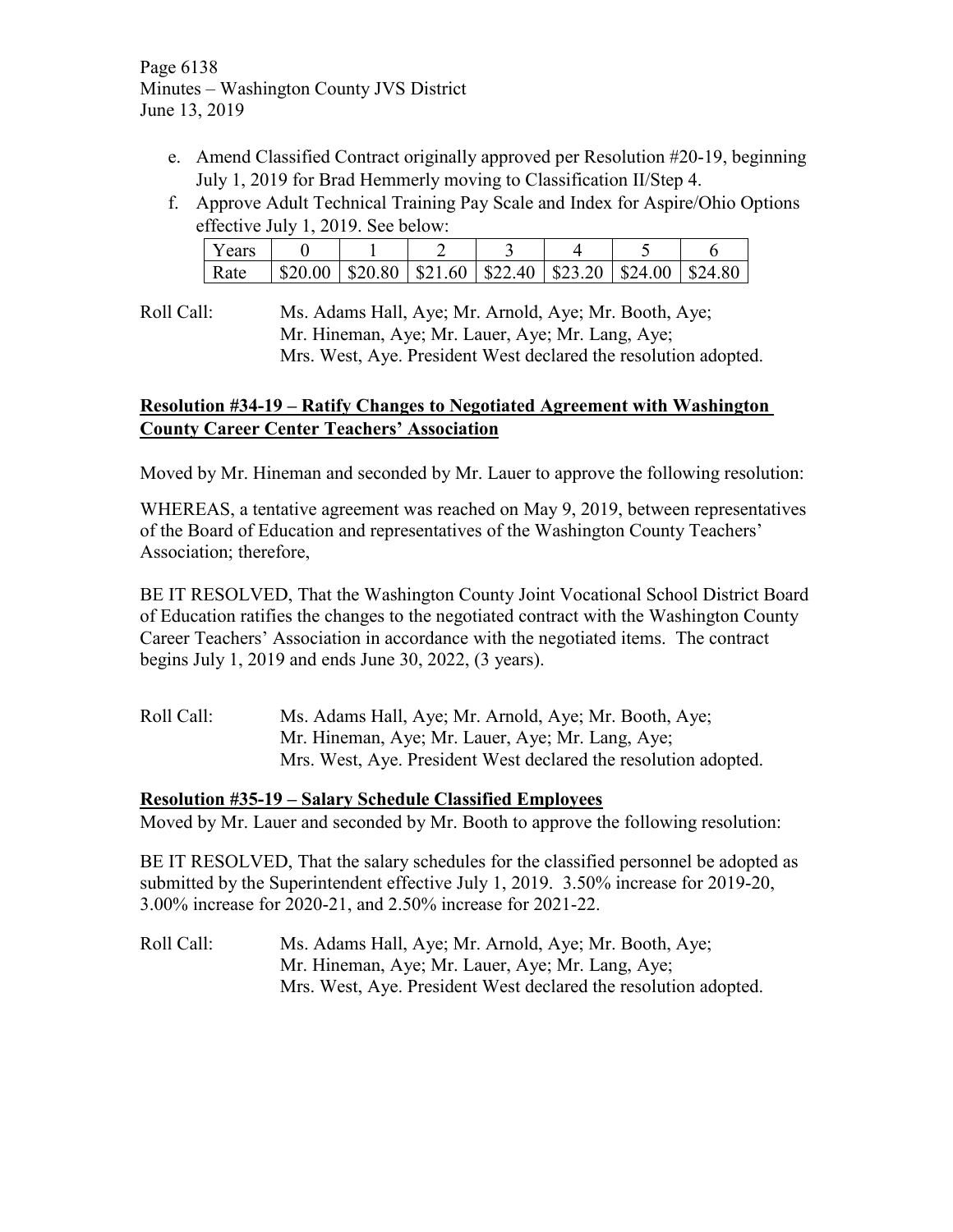Page 6139 Minutes – Washington County JVS District June 13, 2019

# **Resolution #36-19 – Approve Bonus for Full-Time Staff**

Moved by Mr. Arnold and seconded by Mr. Lauer to approve the following resolution:

WHEREAS the Board wishes to demonstrate fairness to all full-time staff members, and

WHEREAS the changes in the medical insurance plans for 2020 will result in increased deductibles and more out of pocket expense for most staff.

BE IT RESOLVED, That the Board offers a one-time bonus payment of \$500 to all fulltime staff to be paid on July 19, 2019.

Roll Call: Ms. Adams Hall, Aye; Mr. Arnold, Aye; Mr. Booth, Aye; Mr. Hineman, Aye; Mr. Lauer, Aye; Mr. Lang, Aye; Mrs. West, Aye. President West declared the resolution adopted.

#### **Resolution #37-19 – Salaries Administrative Personnel**

Moved by Mr. Lauer and seconded by Mr. Arnold to approve the following resolution:

BE IT RESOLVED, That the salaries of the administrative personnel be as listed for the 2019-20 school year effective July 1, 2019. 3.50% increase for 2019-20, 3.00% increase for 2020-21, and 2.50% increase for 2021-22.

| <b>Name</b>     | <b>Position</b>                          | 2019-20       | <b>Total</b> |
|-----------------|------------------------------------------|---------------|--------------|
|                 |                                          | <b>Salary</b> | <b>Days</b>  |
| Michael Elliott | <b>Secondary Director</b>                | \$107,966     | 260          |
| Kaye Spiker     | <b>Assistant Secondary Director</b>      | \$93,797      | 224 (A       |
| Anthony Huffman | <b>Adult Technical Training Director</b> | \$107,966     | 260          |

(A)– Effective start date of the last Monday of July each year.

Roll Call: Ms. Adams Hall, Aye; Mr. Arnold, Aye; Mr. Booth, Aye; Mr. Hineman, Aye; Mr. Lauer, Aye; Mr. Lang, Aye; Mrs. West, Aye. President West declared the resolution adopted.

#### **Resolution #38-19 – Superintendent's Salary**

Moved by Mr. Booth and seconded by Mr. Hineman to adopt the following resolution:

BE IT RESOLVED, To grant an increase of 3.50% effective August 1, 2019, 3.00% effective August 1, 2020, and an increase of 2.50% effective August 1, 2021 for Dennis Blatt, Superintendent. New salary effective August 1, 2019 is \$114,575.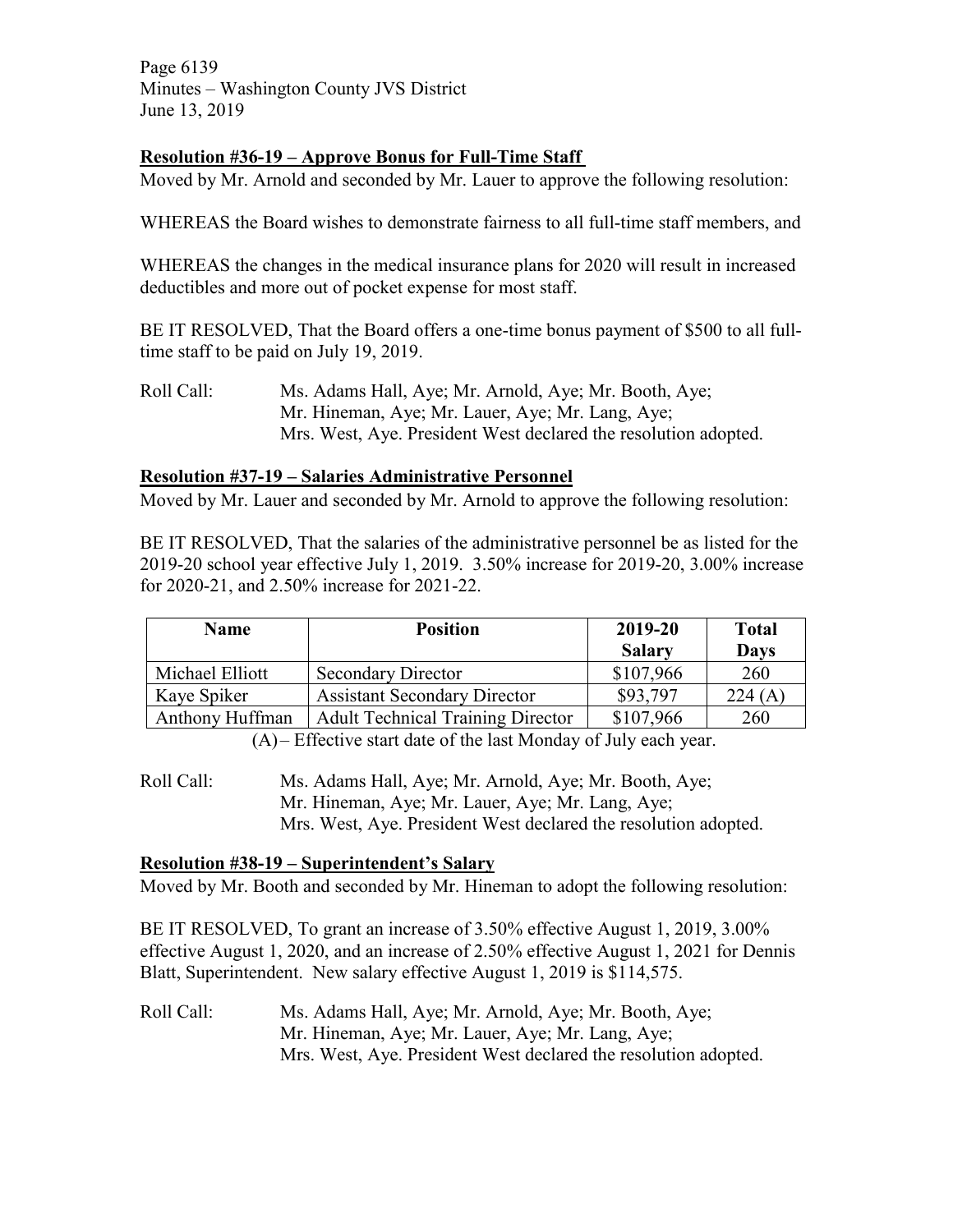Page 6140 Minutes – Washington County JVS District June 13, 2019

# **Resolution #39-19 – Treasurer's Salary**

Moved by Mr. Lauer and seconded by Mr. Booth to adopt the following resolution:

BE IT RESOLVED, To grant an increase of 3.50% effective August 1, 2019, 3.00% effective August 1, 2020, and an increase of 2.50% effective August 1, 2021 for Joseph O. Crone, Treasurer. New salary effective August 1, 2019 is \$91,136.

Roll Call: Ms. Adams Hall, Aye; Mr. Arnold, Aye; Mr. Booth, Aye; Mr. Hineman, Aye; Mr. Lauer, Aye; Mr. Lang, Aye; Mrs. West, Aye. President West declared the resolution adopted.

## **Resolution #40-19 – Reappointment of Treasurer**

Moved by Mr. Booth and seconded by Mr. Arnold to adopt the following resolution:

WHEREAS, The Washington County Joint Vocational School District Board of Education must elect a Treasurer of the Board of Education (ORC 3313.22);

WHEREAS, **Joseph O. Crone's** contract as Treasurer expires on July 31, 2019; therefore,

BE IT RESOLVED, That, Mr. Crone be reappointed as Treasurer for the period beginning August 1, 2019 and ending on July 31, 2024.

Roll Call: Ms. Adams Hall, Aye; Mr. Arnold, Aye; Mr. Booth, Aye; Mr. Hineman, Aye; Mr. Lauer, Aye; Mr. Lang, Aye; Mrs. West, Aye. President West declared the resolution adopted.

**Resolution #41-19 – Approve Amended Casual Employee Miscellaneous Pay Scale** Moved by Mr. Lauer and seconded by Mr. Arnold to adopt the following resolution:

BE IT RESOLVED, that the casual employee miscellaneous pay scale be amended to include the following:

| Title                             | <b>Per Hour Rate</b> | <b>Effective</b> |
|-----------------------------------|----------------------|------------------|
| General Custodial/Day Laborer     | $$(A)$ to $$20.00$   | June 13, 2019    |
| Media Specialist Assistant/Online | \$15.00 to \$30.00   | June 13, 2019    |
| <b>Education Coordinator</b>      |                      |                  |
| Part-Time Adult Technical         | \$20.00 to \$35.00   | July 1, 2019     |
| Coordinator & Aspire              |                      |                  |
| <b>Utility Laborer</b>            | $$(A)$ to $$15.00$   | June 13, 2019    |

(A) – The rate per hour will be the current Minimum Wage of the State of Ohio.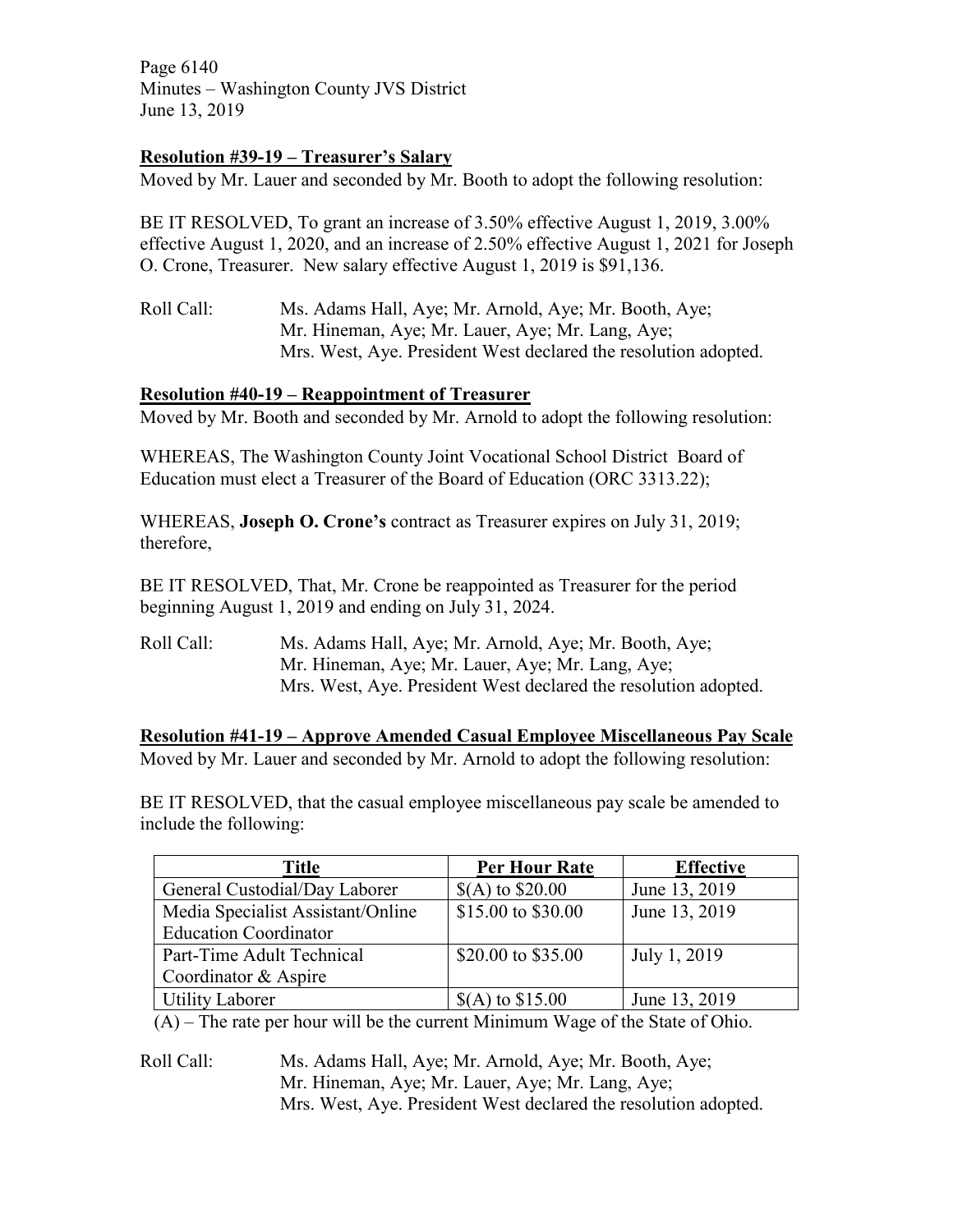Page 6141 Minutes – Washington County JVS District June 13, 2019

#### **Resolution #42-19 – Resignation of Tara Yates**

Moved by Mr. Hineman and seconded by Mr. Lauer to approve the following resolution:

WHEREAS, **Tara Yates**, Cosmetology Instructor, has submitted a letter of resignation; therefore,

BE IT RESOLVED, That the resignation of Tara Yates be accepted Effective May 24, 2019.

Roll Call: Ms. Adams Hall, Aye; Mr. Arnold, Aye; Mr. Booth, Aye; Mr. Hineman, Aye; Mr. Lauer, Aye; Mr. Lang, Aye; Mrs. West, Aye. President West declared the resolution adopted.

## **Resolution #43-19 – Employ English Instructor**

Moved by Mr. Booth and seconded by Mr. Hineman to employ the following:

| Employ:             | <b>Chelsea Warren</b> |
|---------------------|-----------------------|
| Program:            | English Instructor    |
| Beginning:          | August 12, 2019       |
| <b>Salary Step:</b> | $C-4$                 |
|                     | 5 Extended Days       |
|                     |                       |

Note: Pending receipt of BCI & FBI background checks with no record.

BE IT FURTHER RESOLVED, That under the provisions of ORC 3319.01, such Employer shall be directed and assigned.

Roll Call: Ms. Adams Hall, Aye; Mr. Arnold, Aye; Mr. Booth, Aye; Mr. Hineman, Aye; Mr. Lauer, Aye; Mr. Lang, Aye; Mrs. West, Aye. President West declared the resolution adopted.

#### **Resolution #44-19 – Employ Cosmetology Instructor**

Moved by Mr. Arnold and seconded by Mr. Lauer to employ the following:

| Employ:      | <b>Phyllis Boyd</b>                                                  |
|--------------|----------------------------------------------------------------------|
| Program:     | Cosmetology Instructor                                               |
| Beginning:   | August 12, 2019                                                      |
| Salary Step: | $C-10$                                                               |
|              | 5 Extended Days                                                      |
|              | Note: Pending receipt of BCI & FBI background checks with no record. |

BE IT FURTHER RESOLVED, That under the provisions of ORC 3319.01, such Employer shall be directed and assigned.